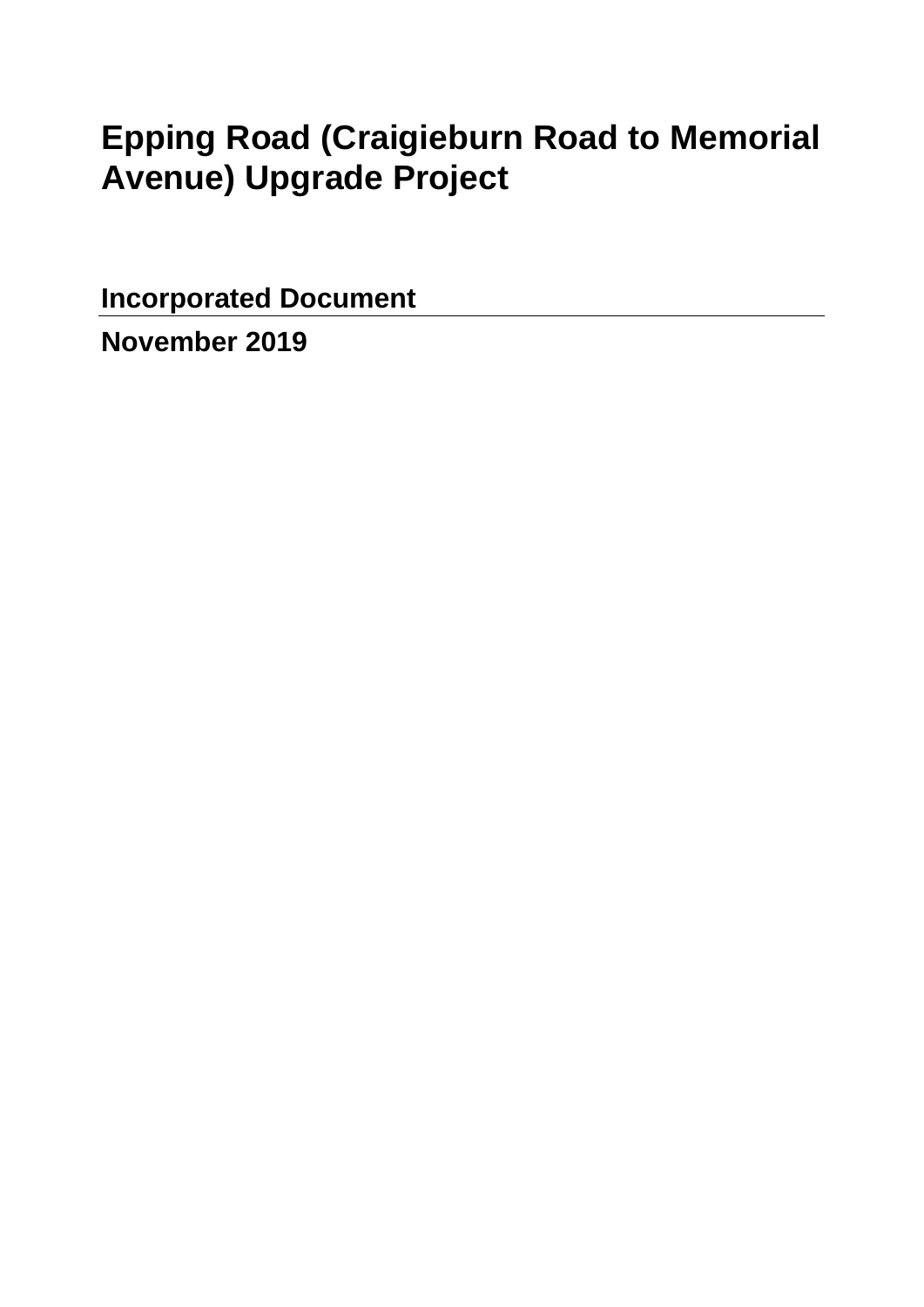# **1. INTRODUCTION**

- 1.1 This document is an Incorporated Document in the Whittlesea Planning Scheme (the planning scheme) pursuant to section 6(2)(j) of the Planning and Environment Act 1987.
- 1.2 The land identified in Clause 3.0 of this document may be used or developed in accordance with the specific control in Clause 4.0 of this document.
- 1.3 The control in this Incorporated Document prevails over any contrary or inconsistent provision in the planning scheme.

# **2. PURPOSE**

2.1 The purpose of the control in this Incorporated Document is to allow the use and development of land described in Clause 3.0 of this document for the purposes of upgrading Epping Road just north of the Craigieburn Road, Wollert intersection to Memorial Avenue, Epping (the project).

# **3. LAND TO WHICH THIS INCORPORATED DOCUMENT APPLIES**

3.1 The control in this Incorporated Document applies to land shown as SCO10 on the planning scheme maps forming part of the Whittlesea Planning Scheme (project land).

#### **4. CONTROL**

#### **Exemption from Planning Scheme Requirements**

- 4.1 Despite any provision to the contrary or any inconsistent provision in the planning scheme, no planning permit is required for, and no provision in the planning scheme operates to prohibit, restrict or regulate the use and development of the project land for the purposes of constructing, maintaining or operating the project.
- 4.2 The project includes, but is not limited to, the following uses and development:
	- a. Demolition and removal of buildings, vegetation removal and buildings and works for the construction of the Epping Road upgrade project.
	- b. Roadworks including the upgrading and duplication of Epping Road, intersection and culvert upgrades along the route and shared off-road pedestrian and cycle paths.
	- c. Creating or altering access to roads, including roads in a Road Zone Category 1 or land in a Public Acquisition Overlay.
	- d. Ancillary activities to the use and development of the project land for the purposes of, or related to, the project including, but not limited to:
		- i. creating and using lay down areas for construction purposes
		- ii. stockpiling of excavation materials
		- iii. constructing and using temporary site workshops and storage administration and amenities buildings
		- iv. removing, destroying or lopping trees and vegetation, including dead vegetation
		- v. constructing scaffolding, working platforms and provision of pedestrian access to construction or maintenance sites
		- vi. demolishing and removing buildings, structures and works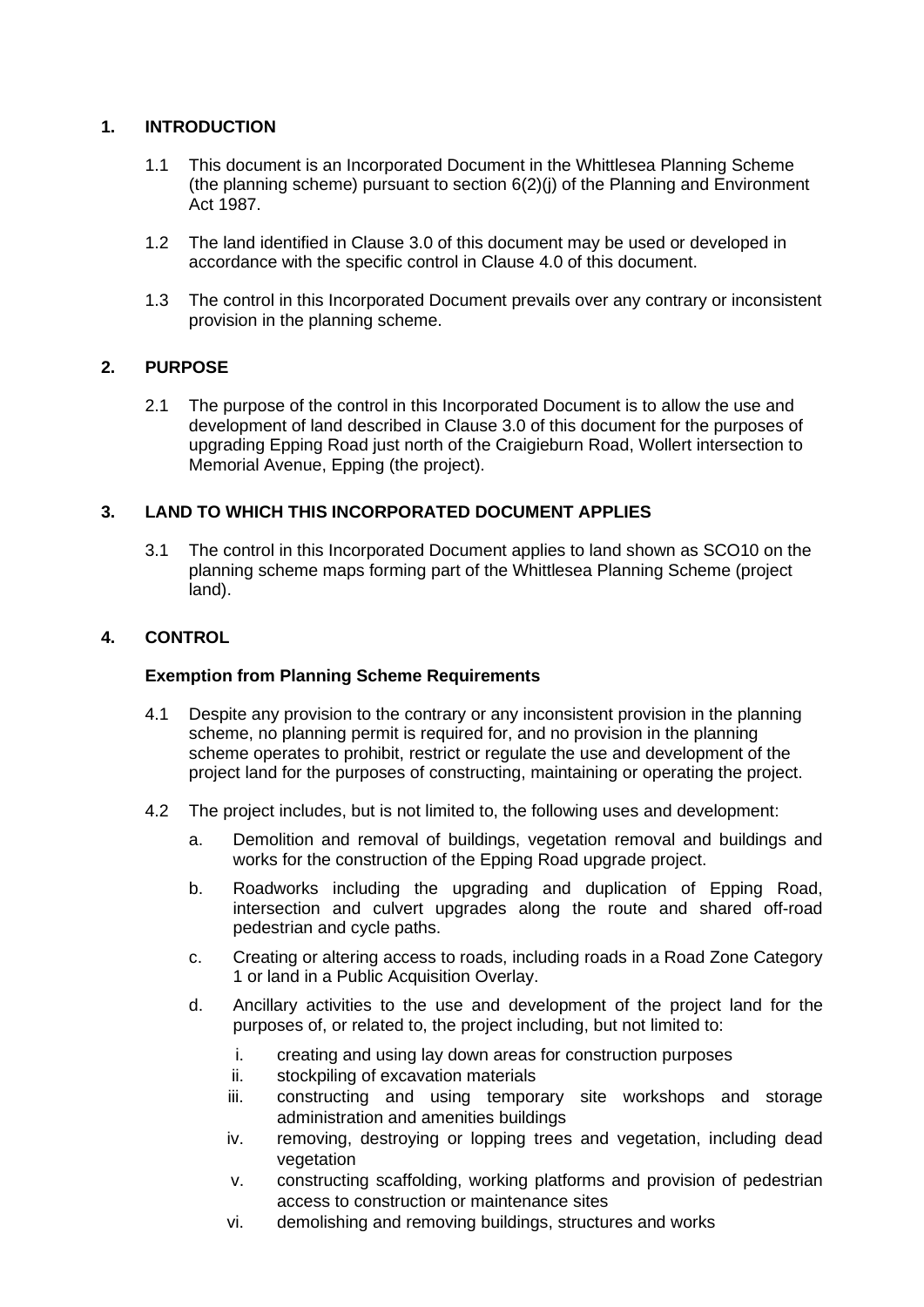- vii. relocating, modifying and upgrading and installing services and utilities
- viii. constructing and using temporary access roads, diversion roads and vehicle parking areas
- ix. constructing fences, temporary site barriers and site security
- x. constructing or carrying out works to create or alter roads, carparking areas, bunds, mounds, shared use paths, landscaping, excavate land, salvage artefacts and alter drainage
- xi. earthworks including cutting and spoil removal, and formation of drainage works
- xii. displaying construction, directional and temporary business identification signs
- xiii. subdividing and consolidating land
- xiv. storage and assembly of materials required for the project
- xv. restoration and reinstatement works.

# **Conditions**

- 4.3 The use and development permitted by this Incorporated Document must be undertaken in accordance with the following conditions:
- 4.4 Environmental Management
	- 4.4.1 An Environmental Management Strategy (EMS) must be prepared to the satisfaction of the Minister for Planning. The EMS must be prepared in consultation with Whittlesea City Council (the council). The EMS must include:
		- a. A summary of key construction methodologies.
		- b. An overarching framework for site or works specific measures to reduce and manage environmental and amenity effects during construction of the project.
		- c. A summary of the consultation that informed the preparation of the EMS and a summary of the proposed ongoing engagement activities with the council, the community and other stakeholders during construction of the project, including enquiries and complaints management.
		- d. A summary of performance monitoring and reporting processes, including auditing to ensure environmental and amenity effects are reduced and managed during construction of the project.

#### 4.5 Native Vegetation

4.5.1 For land outside the Melbourne Strategic Assessment (MSA) program area which is regulated by the Victorian Government's Guidelines for the removal, destruction or lopping of native vegetation *(Department of Environment, Land, Water and Planning, 2017)*, the following conditions apply: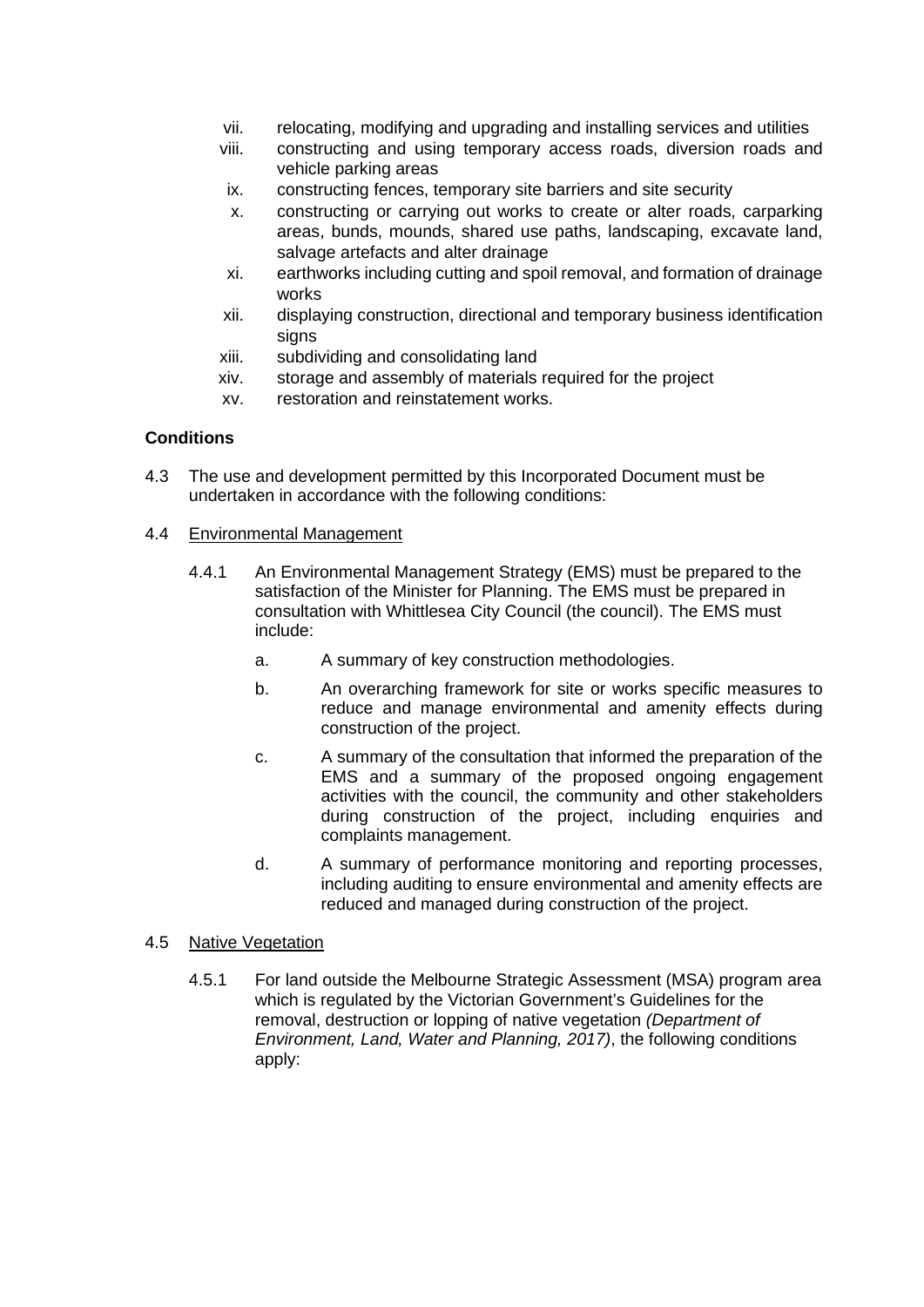- 4.5.2 Prior to removal of native vegetation (excluding native vegetation removed under Clause 4.12), information about that native vegetation in accordance with Application Requirements 1, 5 and 9 of the *Guidelines for removal, destruction or lopping of native vegetation* (DELWP, December 2017) (Guidelines) must be provided to the satisfaction of the Secretary to the Department of Environment, Land, Water and Planning (DELWP). For the avoidance of doubt, the information provided to the Secretary to DELWP must include information about any native vegetation that has been, or is to be, removed under Clause 4.12.
- 4.5.3 Prior to removal of native vegetation (excluding native vegetation removed under Clause 4.12), the biodiversity impacts from the removal of that native vegetation must be offset in accordance with the Guidelines, and evidence that the required offset(s) has been secured must be provided to the Secretary to DELWP.
- 4.5.4 In exceptional circumstances, the Secretary to DELWP may vary the timing requirement in Clause 4.5.3.
- 4.5.5 The secured offset(s) for the project may be reconciled at the completion of the Project in accordance with the *Assessor's handbook – Applications to remove, destroy or lop native vegetation* (DELWP, October 2018).
- 4.5.6 For the purpose of this document, the term 'remove native vegetation' includes to destroy and/or lop native vegetation.

For land inside the MSA program area which is regulated by the Biodiversity Conservation Strategy for Melbourne's Growth Corridors *(Department of Environment and Primary Industries, June 2013)*, the following condition applies:

4.5.7 Prior to the proposed removal, destruction, lopping and offsetting of native vegetation and/or species habitat necessary for the construction of the project, habitat compensation obligations must be satisfied in accordance with the *Biodiversity Conservation Strategy for Melbourne's Growth Corridors* (Department of Environment and Primary Industries, June 2013) and *Habitat Compensation under the Biodiversity Conservation Strategy* (August 2013) to the satisfaction of the Secretary to DELWP.

#### 4.6 Landscape Plan

- 4.6.1 Prior to undertaking any landscaping works on the land subject to the Vegetation Protection Overlay (VPO2) a landscape plan must be prepared in consultation with the City of Whittlesea and landscaping must be undertaken generally in accordance with that report to the satisfaction of the Minister for Planning.
- 4.7 Utility Installation
	- 4.7.1 Where, but for this incorporated document, a planning permit would be required under the Whittlesea Planning Scheme for buildings and works associated with an above-ground utility installation, site plans and elevations must be prepared to the satisfaction of the Minister for Planning.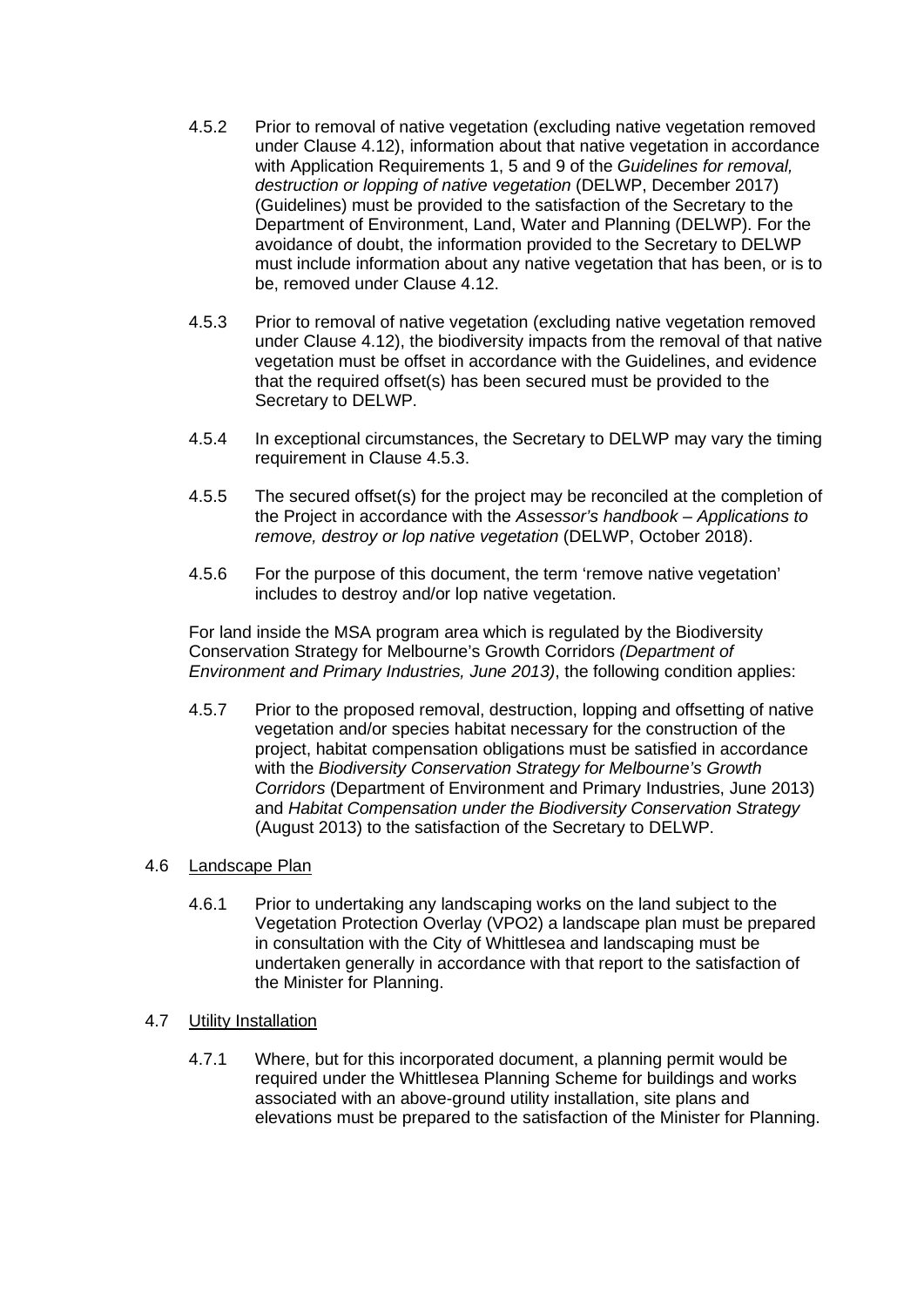#### 4.8 Flood Management

4.8.1 Buildings and works on land within the Land Subject to Inundation Overlay must be undertaken to the satisfaction of the relevant floodplain management authority.

#### 4.9 Heritage

- 4.9.1 Where, but for this Incorporated Document, a planning permit would be required for buildings and works within Heritage Overlay HO165 Wollert Methodist Church and any other heritage overlay, a Heritage Impact Statement must be prepared, in consultation with Whittlesea City Council and consider the requirements of Clause 22.04 (Heritage Conservation Policy) of the planning scheme, to the satisfaction of the Minister for Planning. The Heritage Impact Statement for the Wollert Methodist Church must recommend appropriate conservation outcomes for the relocation of the church and for the demolition of the church if the relocation of the church is found not to be practical or feasible.
- 4.9.2 Implementation of any of the Heritage Impact Statement's recommendations must be to the satisfaction of the Minister for Planning.

#### 4.10 Dry Stone Walls

4.10.1 Where, but for this Incorporated Document, a planning permit would be required to demolish, remove or alter a dry stone wall, a dry stone wall management plan must be prepared, in consultation with Whittlesea City Council and be consistent with the requirements of Clause 22.04 (Heritage Conservation Policy) of the planning scheme, to the satisfaction of the Minister for Planning.

#### 4.11 Other Conditions

- 4.11.1 Unless otherwise stated, the conditions set out in Clause 4.2 must be satisfied prior to the commencement of development. The conditions may be satisfied in separate components or stages of the project, however each condition must be satisfied prior to the commencement of development for that component or stage.
- 4.11.2 The plans and other documentation required under Clause 4.2 may be amended from time to time to the satisfaction of the Minister for Planning or relevant approving authority. In deciding whether a plan or other document is satisfactory or whether to consent to an amendment to a plan or other document, the Minister for Planning or relevant approving authority, may seek the views of Whittlesea City Council, or any other relevant authority.
- 4.11.3 The use and development of land must be undertaken generally in accordance with this document and the plans and documentation prepared to the satisfaction of the Minister for Planning or relevant approving authority.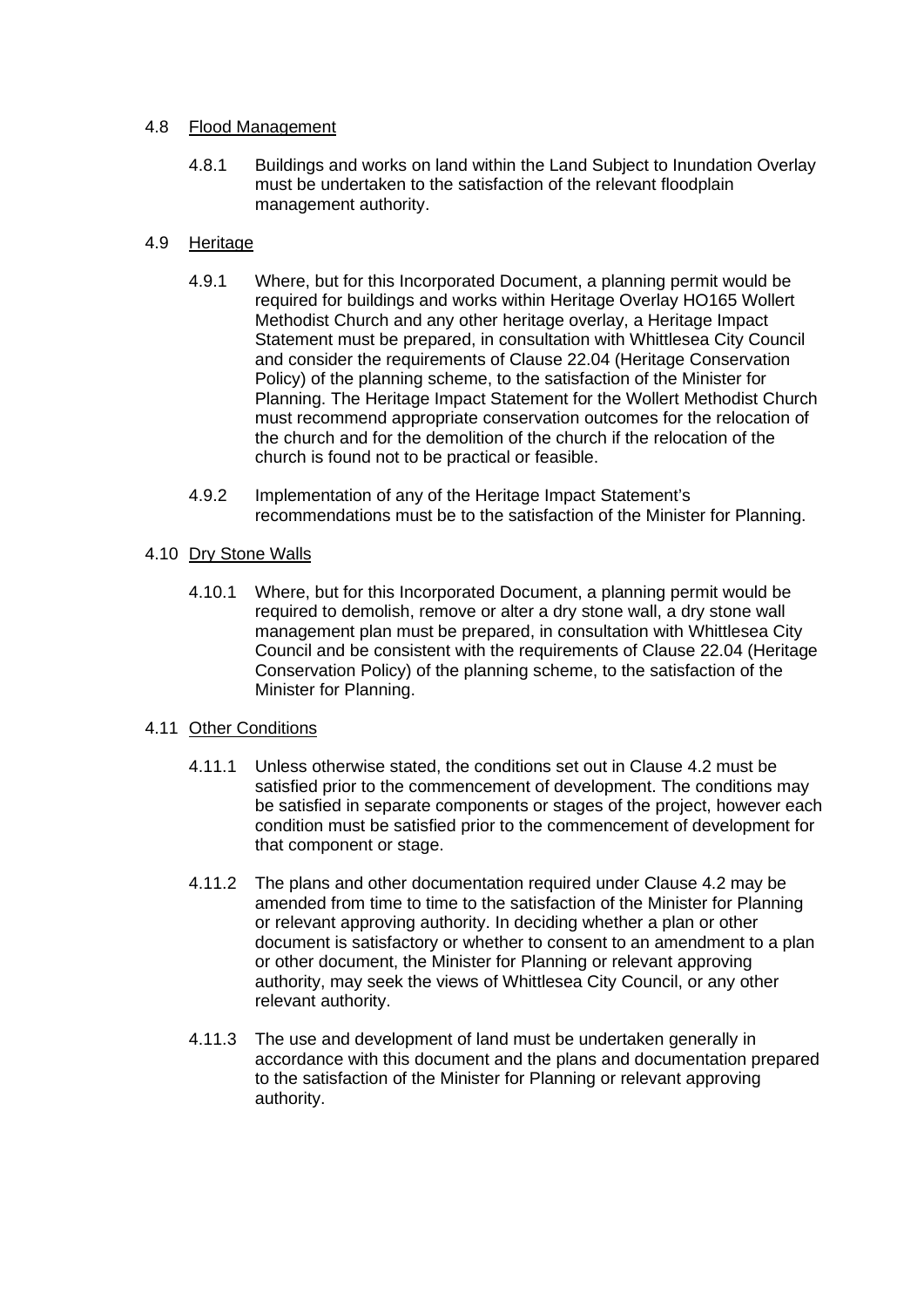#### 4.12 Preparatory Buildings and Works

- 4.12.1 Preparatory buildings and works may commence on the land described in Clause 3 before the conditions set out in Clause 4.2 are satisfied:
- 4.12.2 Preparatory buildings and works include, but are not limited to:
	- a. works, including vegetation removal, that would not require a planning permit under the provisions of the planning scheme
	- b. investigating, testing and preparatory works to determine the suitability of land, and property condition surveys
	- c. creation and use of construction access points and working platforms
	- d. site establishment works including temporary site fencing and hoarding, site offices, and hardstand and laydown areas
	- e. construction, protection, modification, removal or relocation of utility services, rail signaling, overhead and associated infrastructure
	- f. establishment of environment and traffic controls, including designation of "no-go" zones
	- g. establishment of temporary car parking
	- h. demolition to the minimum extent necessary to enable preparatory works
	- i. removal of native vegetation to the minimum extent necessary to enable preparatory buildings and works
	- j. salvage of aboriginal cultural heritage material and other management actions required to be undertaken in compliance with a Cultural Heritage Management Plan approved under the Aboriginal Heritage Act 2006 or otherwise in compliance with that Act.

For land outside the Melbourne Strategic Assessment (MSA) program area which is regulated by the Victorian Government's *Guidelines for the removal, destruction or lopping of native vegetation (Department of Environment, Land, Water and Planning, 2017)*, the following conditions apply:

- 4.12.3 Prior to the removal of native vegetation under Clause 4.12, information about the native vegetation to be removed must be provided to the Secretary to DELWP. The information provided to the Secretary to DELWP must include a description of, and maps showing, the native vegetation to be removed in accordance with Application Requirement 1 of the Guidelines.
- 4.12.4 The biodiversity impacts from the removal of native vegetation under Clause 4.12 must be included in the total biodiversity impacts when determining the offset in accordance with Clause 4.5.3.